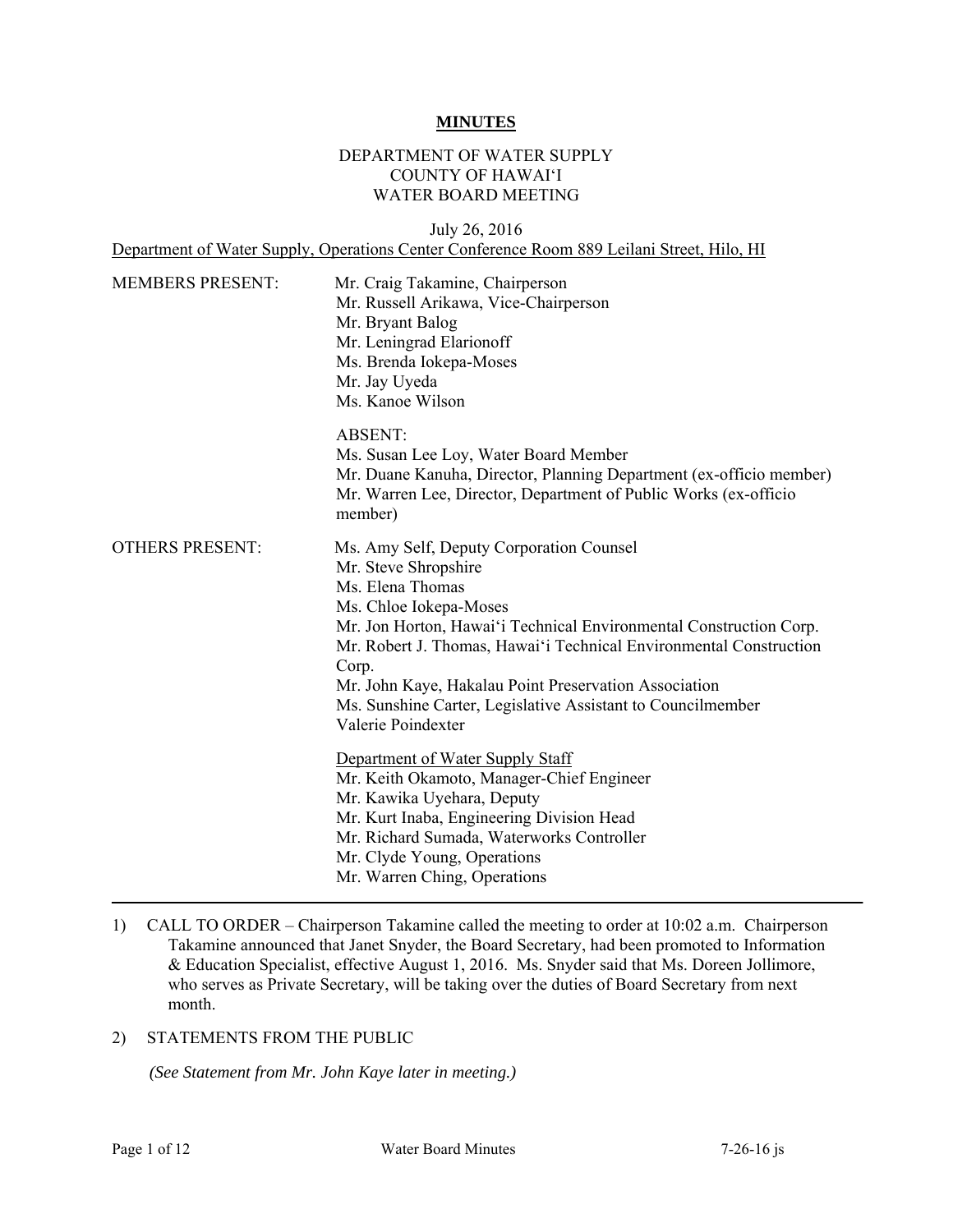### 3) APPROVAL OF MINUTES

The Chairperson entertained a Motion to approve the Minutes of the Public Hearing on DWS's Amended Rules & Regulations, and the Minutes of the June 28, 2016, regular Water Board Meeting.

ACTION: Ms. Iokepa-Moses moved to approve; seconded by Mr. Arikawa; and carried unanimously by voice vote.

### 4) APPROVAL OF ADDENDUM AND/OR SUPPLEMENTAL AGENDA

None.

## 5) SOUTH HILO:

## A. **ASSIGNMENT OF WATER UNITS OBTAINED THROUGH AN ASSIGNMENT BY MAUNA KEA AGRIBUSINESS CO., INC., TO TMK PARCELS (3) 2-9-002:079 AND 081:**

In 2003, Mauna Kea Agribusiness Co., Inc., assigned 25 units of water from their 1989 development agreement with the Board, to Tax Map Key (3) 2-9-002:024, owned by Shropshire Group LLC, with the consent of the Board. The parcel was subdivided into 22 lots, and the developer utilized 21 of the assignment units of water for the lots within the Hakalau Plantation Village subdivision, leaving four units of water unused.

Shropshire Group LLC also owns parcels Tax Map Key (3) 2-9-002:079 and 081, and is requesting to assign the remaining four units of water to develop the parcels. The assignment of units will be two units for each parcel.

The Manager-Chief Engineer recommended that the Water Board approve the ASSIGNMENT OF WATER UNITS OBTAINED THROUGH AN ASSIGNMENT BY MAUNA KEA AGRIBUSINESS CO., INC., TO TMK PARCELS (3) 2-9-002:079 AND 081. It is further recommended that the Chairperson or Vice-Chairperson be authorized to execute the appropriate documents.

MOTION: Mr. Arikawa moved to approve; seconded by Ms. Wilson.

The Manager-Chief Engineer said that the supporting documentation behind the Recommendation was included in the Board packets. A graphic projected on the screen showed the location of the parcels in question. He said that it is within the scope of the agreements to allow this transfer of four water units across the street in Hakalau to Parcels 79 and 81. This was all within the same development area, under the original 1989 agreement with Mauna Kea Agribusiness, who owned all of this property previously. He pointed out the 12-acre parcel that was subdivided; there were four water units unused of the original 25 units assigned to the property. The Manager-Chief Engineer said that the transfer of the four units is within the scope of the agreement, so DWS has no objection to this transfer.

Mr. Elarionoff noted that the parcel was subdivided into 22 lots, and 21 of those lots were developed. There are four water units remaining unused, he said. He asked whether the developer has subdivided that last lot.

 25 water units. That is where the four remaining water units came from. The Manager-Chief Engineer said that the original parcel had a water unit already assigned to it, so when the developer subdivided it into 22 lots, all the developer needed was 21 units of the total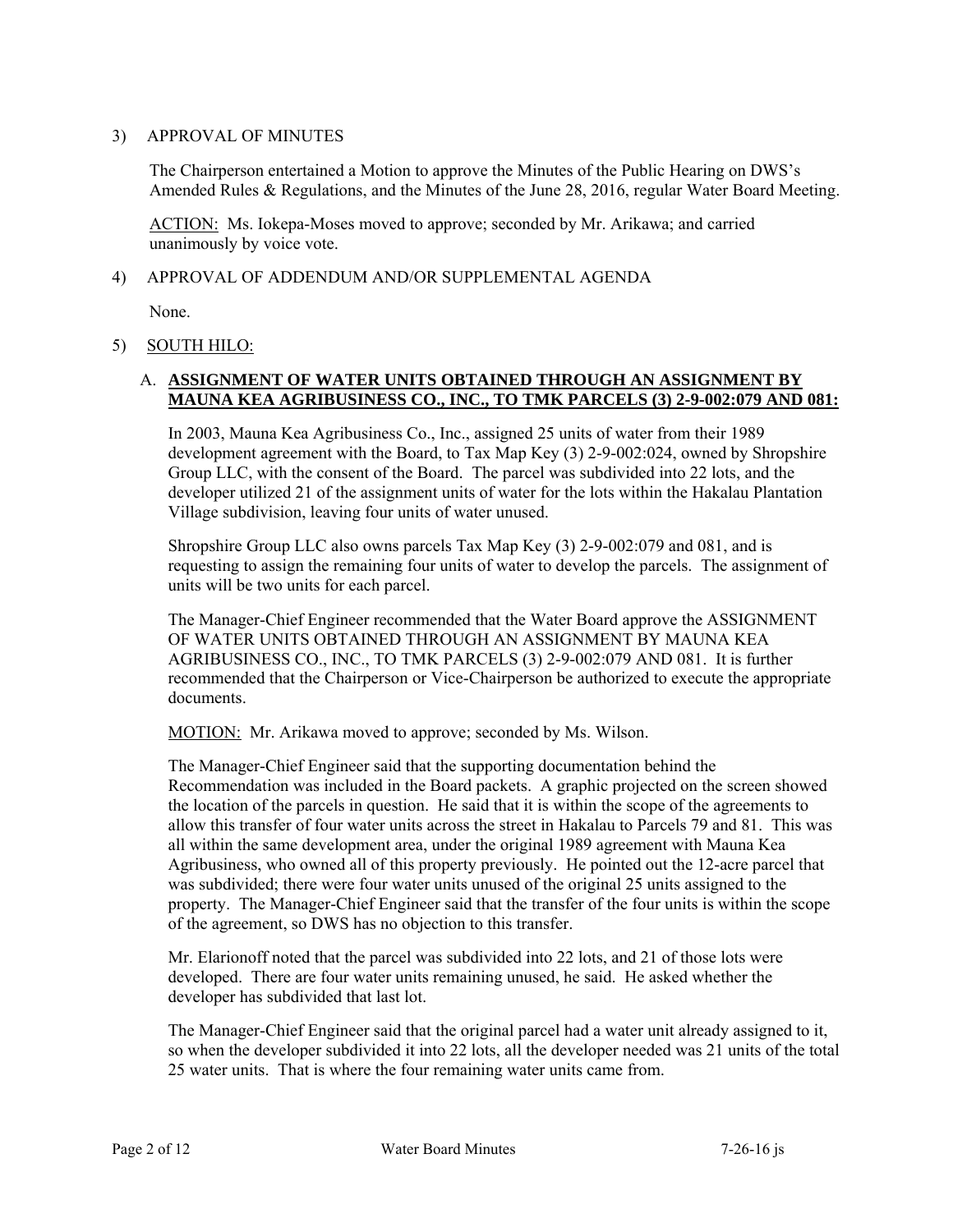Mr. Elarionoff asked whether it was necessary for the Board to go through this process today. According to the documents, the assignor, i.e., Shropshire, is allowed to assign the water units; Mr. Elarionoff said he did not see the problem. He asked if it was necessary to bring this before the Board today.

The Manager-Chief Engineer said the landowner had requested that it be brought to the Board today. DWS is recommending approval of the assignment because it is within the realm of the agreement.

Mr. Elarionoff said okay, he now understood that the landowner requested it.

Chairperson Takamine called on Mr. John Kaye, representing the Hakalau Point Preservation Association and the Hakalau Plantation Village Association, to testify regarding the assignment.

### (*The following testimony is verbatim.)*

 there on the property… Have we really hammered that down as being correct? Because when I MR. JOHN KAYE: I represent an organization called the Hakalau Point Preservation Association. I'm also a member of the Hakalau Plantation Village Association, because I live there. And I'm just also my own citizen. So on behalf of all those reasons, that's why I'm here today. And I just have a couple questions on them, because I couldn't figure it out… One, was the extra water units that you just discussed today, was, um, apparently, the transaction was for 25…and 22 lots were actually subdivided, and all of them are, or most of them, have homes on them at this point. Not all, but most… And so the idea that there was already one water meter talked to the neighbors, you know, nobody knew anything about that…that there was already one water meter on that area. Um, the second question I have is...when we're talking about *units*, which is what was transferred here, what is a unit, in terms of…? How, how…what's the definition? I don't know what that is, and we were a little bit confused on that… What is a water unit, which is what the land owner was assigned? Third, was when you asked the question about…you're not sure why we even had to go through this process today… When I read the assignment, I read it that the assignment was for the Hakalau Plantation Village, because it referred only to the one particular parcel, which is where I live… And I specifically then said that the person assigning…which is no longer in the picture anymore…and the Water Division (sic) had to agree to...well, it didn't say "had to agree,"...it just says that we are agreeing to this assignment of the 25… But there was no language in there that I saw… In fact, it said the otherwise, that this only applies to this assignment, and that this conveyance to the Hakalau Plantation Village parcel, um, is all this assignment is good for, so when I read it, I got a whole different impression…, which is that, yeah, if the land owner did wanna take any extras and bring them across the street to another subdivision…then he would have to get another assignment, or permission, for that, because the first one was restricted to that parcel only, um… So I'm not sure…I would've come to a different conclusion…in saying, yes, this *is* required for him to do. And my third point is… The reason I'm asking about water units is…what this assignment will do is give two water units to one parcel…or to two parcels… No, one parcel that is going to be commercial/industrial, two more water units…he has four…that will be going over to the planned subdivision of houses that the landowner is contemplating. And my question is, is there any difference in terms of water pressure…water amounts between these units? In other words, are they all the same? Is the unit the same, and if so, then the two that are going toward these…what will be four parcels of commercial/industrial...don't they require more water than the houses would? So when you give two to four parcels that are planned for factories…isn't that not giving very much, compared to giving two that's gonna be intended for houses? And I'm just wondering how that jibes with the zoning request, to have four parcels become commercial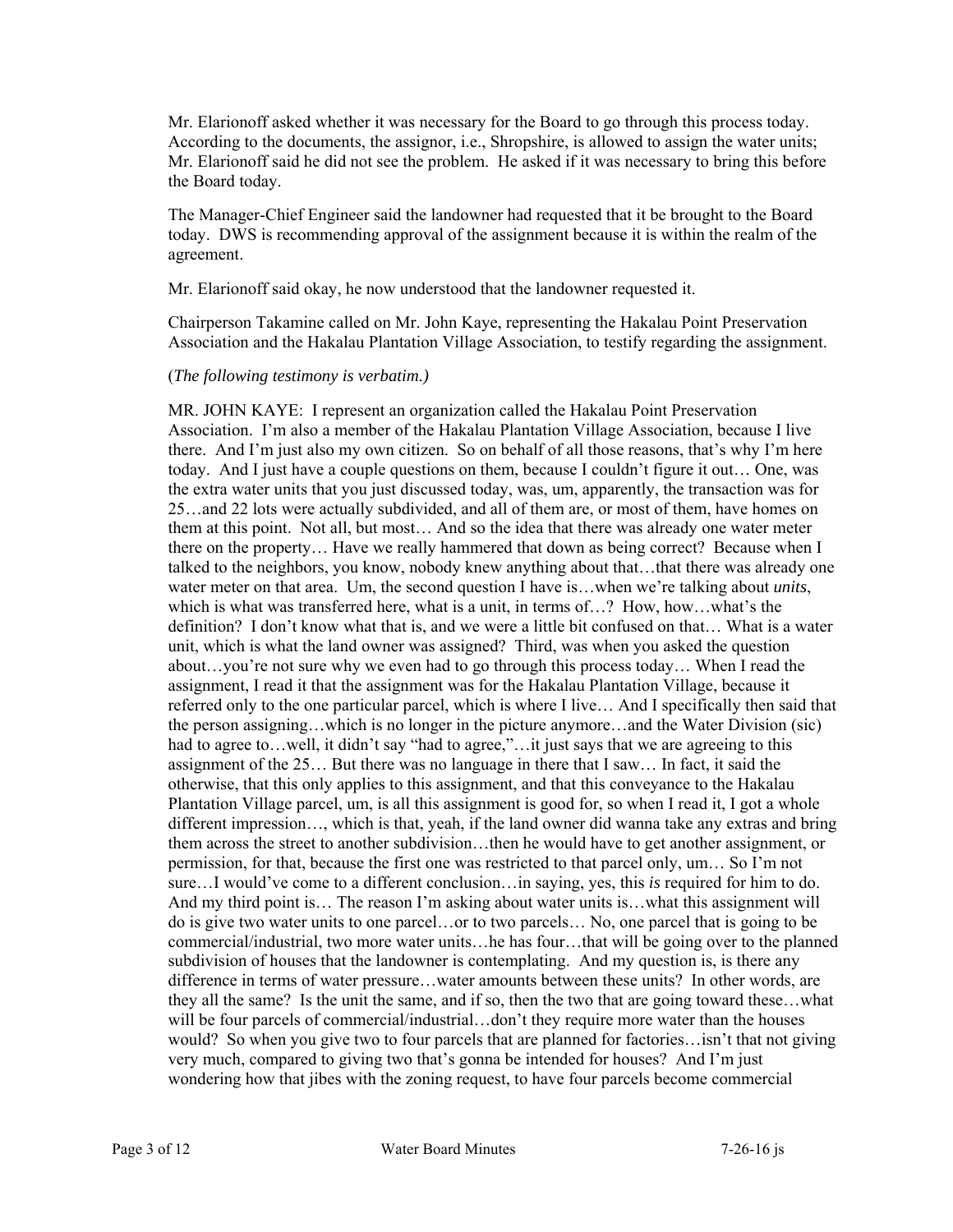warehouses, and commercial activities in them? And you've got two water units for that purpose… And then, finally, my last point…

*(Vice-Chairperson Arikawa holds up the sign that the testifier's allotted time is up.)* 

MR. KAYE: I'm sorry, because I'm ignorant about a lotta this stuff, but in terms of…let me see… I'll stop there because that's all I can think of at this point.

CHAIRPERSON: Can someone from the Department answer his questions?

MANAGER-CHIEF ENGINEER: Well, actually, this is public testimony…

MS. SELF: Yes.

MANAGER-CHIEF ENGINEER: It's not for discussion.

MR. KAYE: Okay.

MANAGER-CHIEF ENGINEER: But if you have specific questions, as Mr. Kaye might have brought up as it relates to the particular Agenda item…then you guys can bring that up for discussion.

MR. KAYE: Well, okay. That's all I have to say.

Ms. Iokepa-Moses moved to accept the assignment as written, and Ms. Wilson seconded. (*Earlier, there was a Motion and a Second to accept the assignment.)* 

Mr. Elarionoff said that the Board should ask Mr. Kaye to explain some of his questions.

Ms. Iokepa-Moses said Mr. Kaye made a public statement, i.e., not for discussion by the Board. She said that the Board does not have any information before it regarding whether the parcels will be commercially zoned for factories, etc. The Board today is only dealing with the assignment of the water units; that is all, she said. Therefore, the Board should stick to the matter at hand on the Agenda. Ms. Iokepa-Moses said that there are public concerns regarding the full plan that Mr. Kaye should maybe discuss with the landowner. However, the Board does not have that information to entertain such questions at this time, she said. The Agenda item involves the assignment, and that is what the Board should be voting on today.

Mr. Elarionoff said the point he was trying to make is that when the landowner applied for a subdivision, various things are required, including water. That is where these questions should be answered, he said.

Ms. Iokepa-Moses pointed out that the landowner was not asking for anything additional; they are asking for the same amount of water units that they had. It is only that the water units are going to different lots, she said. The entire parcel had been owned by Mauna Kea Agribusiness before. Ms. Iokepa-Moses said that there seemed to be no question here.

Chairperson Takamine said that the Board cannot make any assumptions about what the property owner is going to be doing. He agreed with Ms. Iokepa-Moses that the Board should just look at what is on the Agenda.

Ms. Self said that if Mr. Kaye has any issues or concerns about zoning, he should go talk to the Planning Department. They will be able to answer all of his questions regarding zoning.

**ACTION:** Motion carried unanimously by voice vote.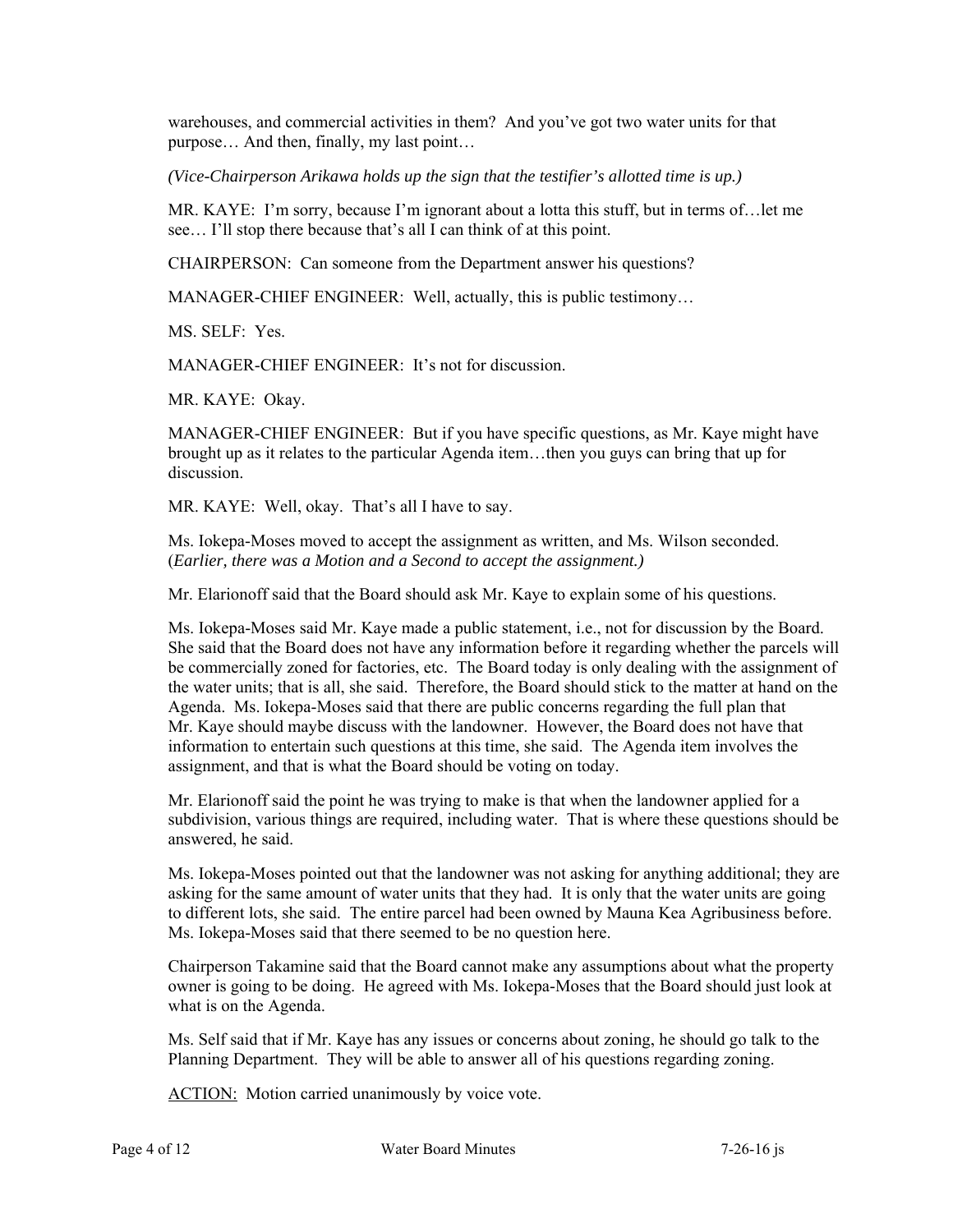### B. JOB NO. 2014-1016 (ALT), FURNISHING AND INSTALLATION OF A FLEET FUEL **MANAGEMENT SYSTEM, PHASE 1-- CHANGE ORDER:**

The contractor, Hawai'i Technical Environmental Construction Corporation, is requesting a contract change order for the Furnishing and Installation of a Fleet Fuel Management System – Phase 1. The contract change order is for the testing and removal of up to 60 tons of unforeseen gasoline-contaminated soil and previously-abandoned fuel lines, which were discovered during excavation of the project area. Testing, removal, and disposal of contaminated soils will be completed as required by the Department of Health.

The change order also includes work to backfill the excavated area, and to restore the asphalt and concrete to their original condition. This additional work is based on an unforeseen condition and is beyond the original scope of the contract.

| <b>Total Revised Contract Amount (not to exceed)</b>                       | \$156,600.00 |
|----------------------------------------------------------------------------|--------------|
| 1 <sup>st</sup> Additional Contingency Request (time and materials basis): | \$80,000.00  |
| <b>Original Contingency Amount:</b>                                        | \$6,900.00   |
| Original Contract Amount:                                                  | \$69,700.00  |

The contractor is also requesting a time extension of 138 calendar days. Staff has reviewed the request by Hawai'i Technical Environmental Construction Corporation, and finds the additional contingency amount and additional 138 calendar days to be acceptable.

The additional funds will come from the CIP budget.

The Manager-Chief Engineer recommended that the Board approve an increase in contingency of \$80,000.00 for a total contract amount of \$156,600.00, and a contract time extension of 138 calendar days to Hawai'i Technical Environmental Construction Corporation, for JOB NO. 2014-1016 (ALT), FURNISHING AND INSTALLATION OF A FLEET FUEL MANAGEMENT SYSTEM – PHASE 1. If approved, the contract completion date will be revised from May 2, 2016, to September 16, 2016.

MOTION: Mr. Arikawa moved to approve; seconded by Ms. Wilson.

The Manager-Chief Engineer said that after evaluating this item further, DWS would like to revise the Recommendation to 104 days, which would bring the contract completion date to August 14, 2016. DWS took a closer look at the contractor's schedule, the work performed and the timeframe in which it was performed, and decided, after the original Agenda write-up, that 34 days should be removed from the extension request. Therefore, DWS would like to revise its Recommendation accordingly.

Mr. Arikawa asked where this system was located.

The Manager-Chief Engineer said it was on the Baseyard grounds. He offered to take the Board to see where it was. He noted that the scope of the project involved the replacement of DWS's fueling system for its fleet vehicles; this includes a gas pump and a Convault above-ground fuel storage tank. During the excavation and demolition of the existing system, some contaminated soil was discovered, possibly due to a leak somewhere in the fuel line. Unfortunately, it is difficult to quantify the exact scope of the potential impact. Therefore, DWS is proposing to perform this additional scope on a time-and-material, or force-account, basis, with a ceiling of \$80,000.00. The contractor will need to hire an environmental specialist to do the appropriate testing to be submitted to the Department of Health (DOH); the contractor will need to excavate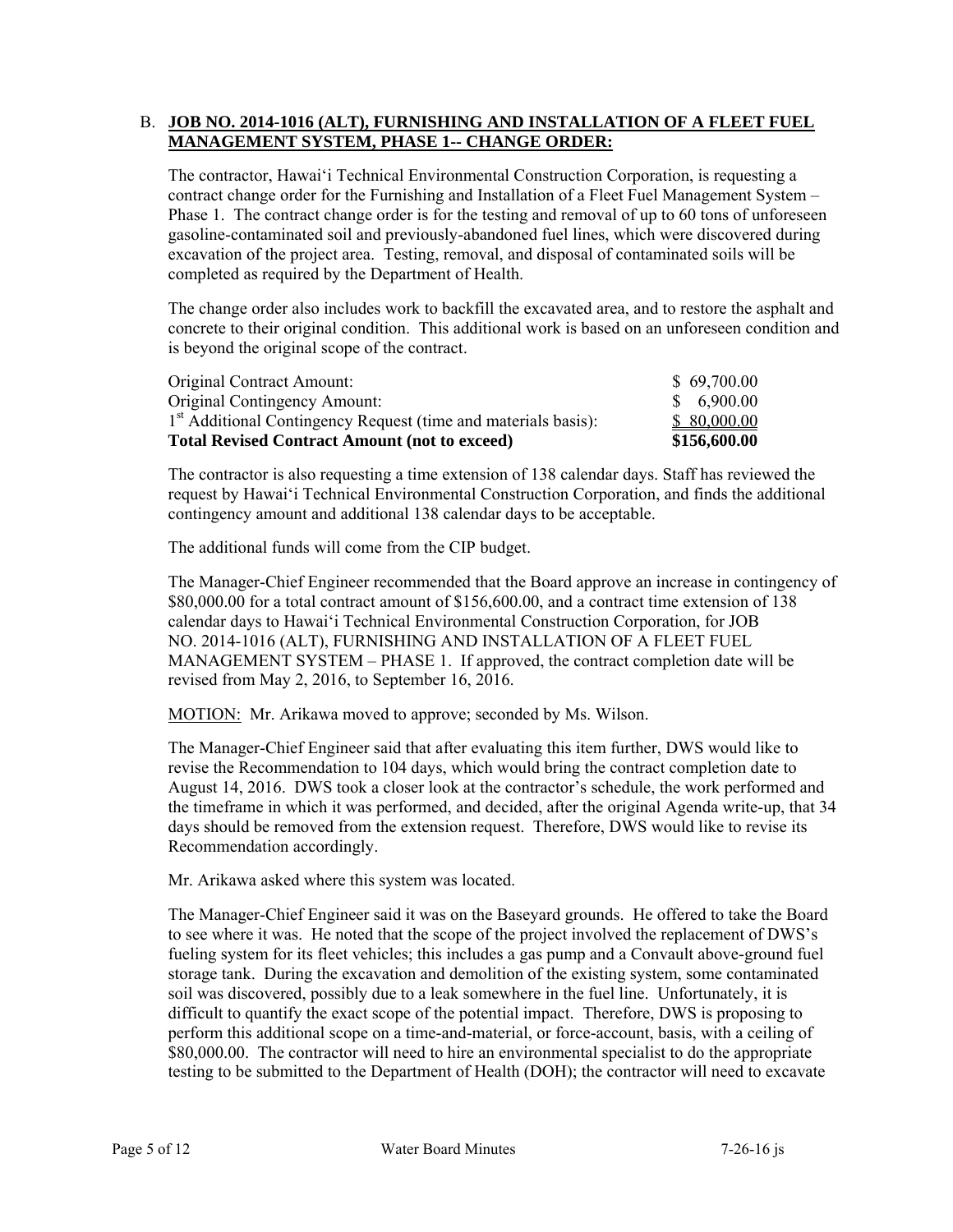to determine the extent of the impact, and will then remediate it. The Manager-Chief Engineer said that unfortunately, at this time, DWS does not know the exact quantities.

Mr. Arikawa observed that 60 tons is a lot of material. He asked where DWS would dispose of 60 tons of contaminated soil.

The Manager-Chief Engineer said that is yet to be determined, but in any case, the disposal would have to be in compliance with DOH rules or any other regulatory requirements.

Mr. Warren Ching, the project engineer, said that disposal would be in the Waikoloa area; that is where contaminated soils are disposed of.

Mr. Uyeda said that in his experience, the soils are tested, and if they meet a certain threshold range for petroleum content, the landfill can accept it. However, if it exceeds the range, the contaminated soils will need to be shipped elsewhere.

Chairperson Takamine asked how old the original Convault tank was.

Mr. Ching said that originally, DWS had an underground storage tank – before the Department had the above-ground Convault tank. Mr. Ching said he found a circa-1971 drawing of the original underground tank. The Convault tank currently in use was built around 1991; it was installed along with a dispenser. When the underground storage tank was removed, some fuel lines were left behind. Those abandoned fuel lines were also discovered; they need to be tested.

Mr. Elarionoff asked whether DWS would come back to the Board if the contractor goes through the allotted \$80,000.00.

The Manager-Chief Engineer confirmed this; he said DWS tried to strike a balance here. DWS did not want to provide a blank check, and instead the Department sought to establish some boundaries for this course of action. If the work gets to be much larger than the anticipated scope, DWS will have to come back to the Board regarding the next course of action.

Mr. Elarionoff asked what would happen if the quantity of contaminated soils came to less than 60 tons.

The Manager-Chief Engineer said in that event, DWS would pay the contractor according to the actual quantities that were removed.

Chairperson Takamine noted that this was being done on a time-and-materials basis.

Ms. Wilson said that 60 tons is the cap.

Mr. Arikawa asked whether this revised schedule of 104 days would affect the actual contingency, and therefore the total contract amount.

The Manager-Chief Engineer said yes, this will be in addition to the original contingency amount. The original contingency amount was tapped a bit, because in the interim, DWS still needed the system to fuel the Department's vehicles. DWS asked the contractor to reposition the fuel pump system so that staff could still fill gas. That posed additional work, beyond the scope, so this \$80,000.000 is on top of the original contingency amount.

Mr. Arikawa asked whether, even though the extension request has been lowered to 104 days, DWS is still asking for \$80,000.00.

The Manager-Chief Engineer said that was correct; the quantity is still what it was based on.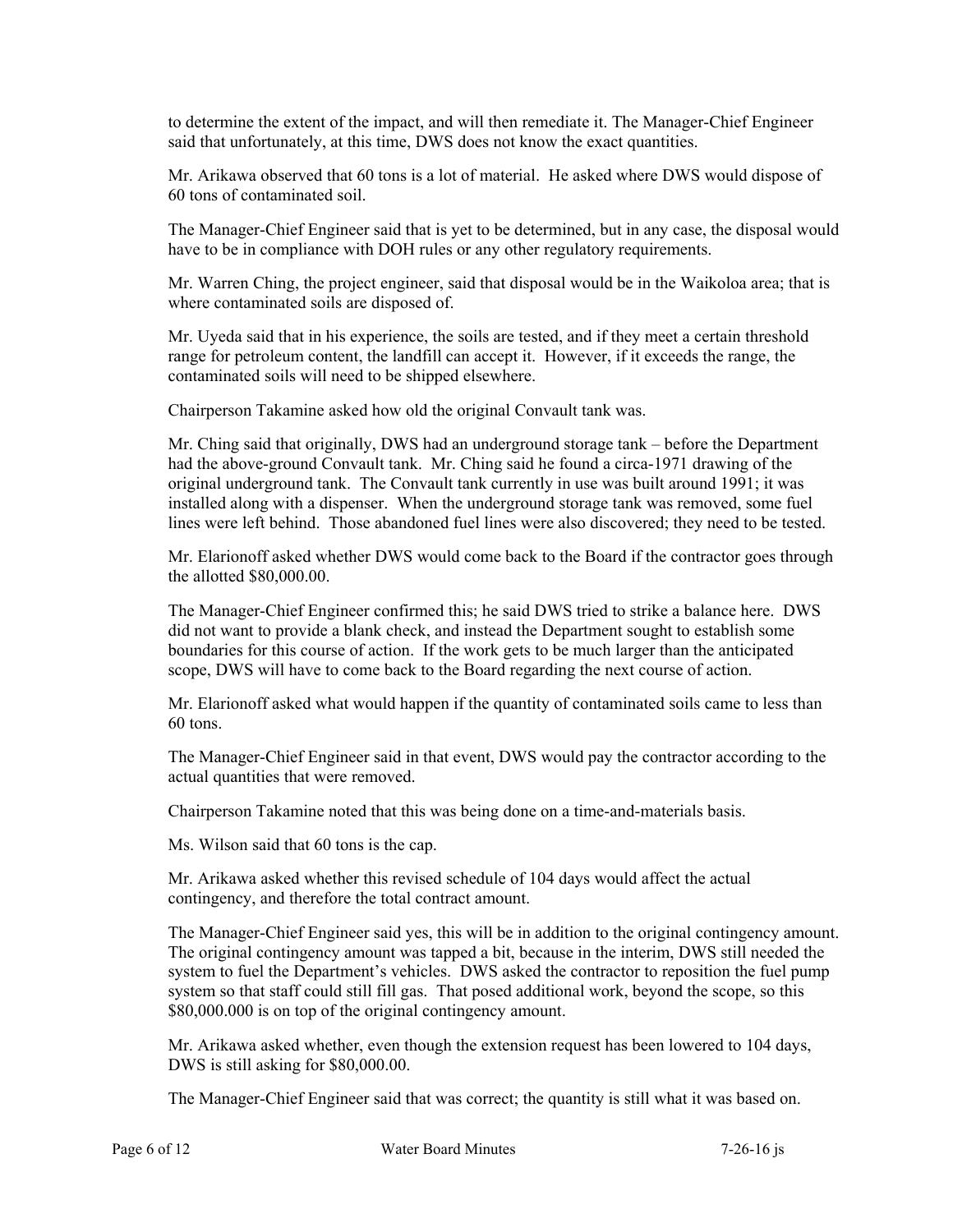Mr. Uyeda said he was trying to get a handle on the scope of work. He asked what the additional scope would encompass. He asked the Manager-Chief Engineer to explain the scope of the original contract amount of \$69,700.00 (plus \$6,900.00 in contingency).

Mr. Ching said the original scope was just to replace the fuel dispenser, because the parts are obsolete. DWS also wanted to include a fuel management system; rather than write down fill-up information on a ticket as is currently done, the fill-ups will be recorded automatically. A report will be generated at the front office, so the staff do not have to do paperwork while filling up. This will expedite the fueling process and the record-keeping.

Mr. Uyeda asked if that work had been completed.

Mr. Ching said no, not yet. The contractor had just gotten to the demolition phase, but work was stopped because the Department needed to come to the Board regarding the remediation process.

Mr. Uyeda asked for confirmation that, assuming that the Board grants the 104 days, the completion date will be August 14, i.e., two weeks from now.

Mr. Ching said yes, adding that the contractor was already in liquidated damages when the contamination was found. That is where the 138 days were reduced to 104 days, because DWS did not account for the fact that the contractor was already in liquidated damages. DWS had to remove those 34 days of liquidated damages that the contractor was already into.

The Manager-Chief Engineer said that the contractor is beyond the contract completion date already, per DWS's General Requirements and Covenants. DWS has that schedule of values for liquidated damages.

Chairperson Takamine said he had thought DWS was also replacing the *tank*; instead, DWS is only replacing the dispenser.

The Manager-Chief Engineer said yes, and also some of the fuel lines.

Ms. Iokepa-Moses observed that there is nothing one can do when one finds things like contamination. She moved to approve, and Mr. Balog seconded.

Ms. Self said there already was a Motion on the floor; that Motion would have to be amended.

AMENDED MOTION: Ms. Iokepa-Moses moved to amend the Motion to be 104 days, with the \$80,000.00 in additional funds, and with an end date of August 14, 2016. Mr. Balog seconded.

Mr. Uyeda had one last question before the Board voted. He asked whether there was a good chance that there may be another change order, to adjust the working days yet again. He asked if that would just be on the contractor, based on liquidated damages.

The Manager-Chief Engineer said it was highly unlikely that the contractor will finish the job by August 14.

Mr. Uyeda said that was his point.

The Manager-Chief Engineer said that if there is an additional justification for why the contractor could not complete the work in that time frame, the contractor would need to submit a request. DWS would check that request against the General Requirements and Covenants (GRCs); if the justification was not consistent with the GRCs, DWS would reject that request. The contractor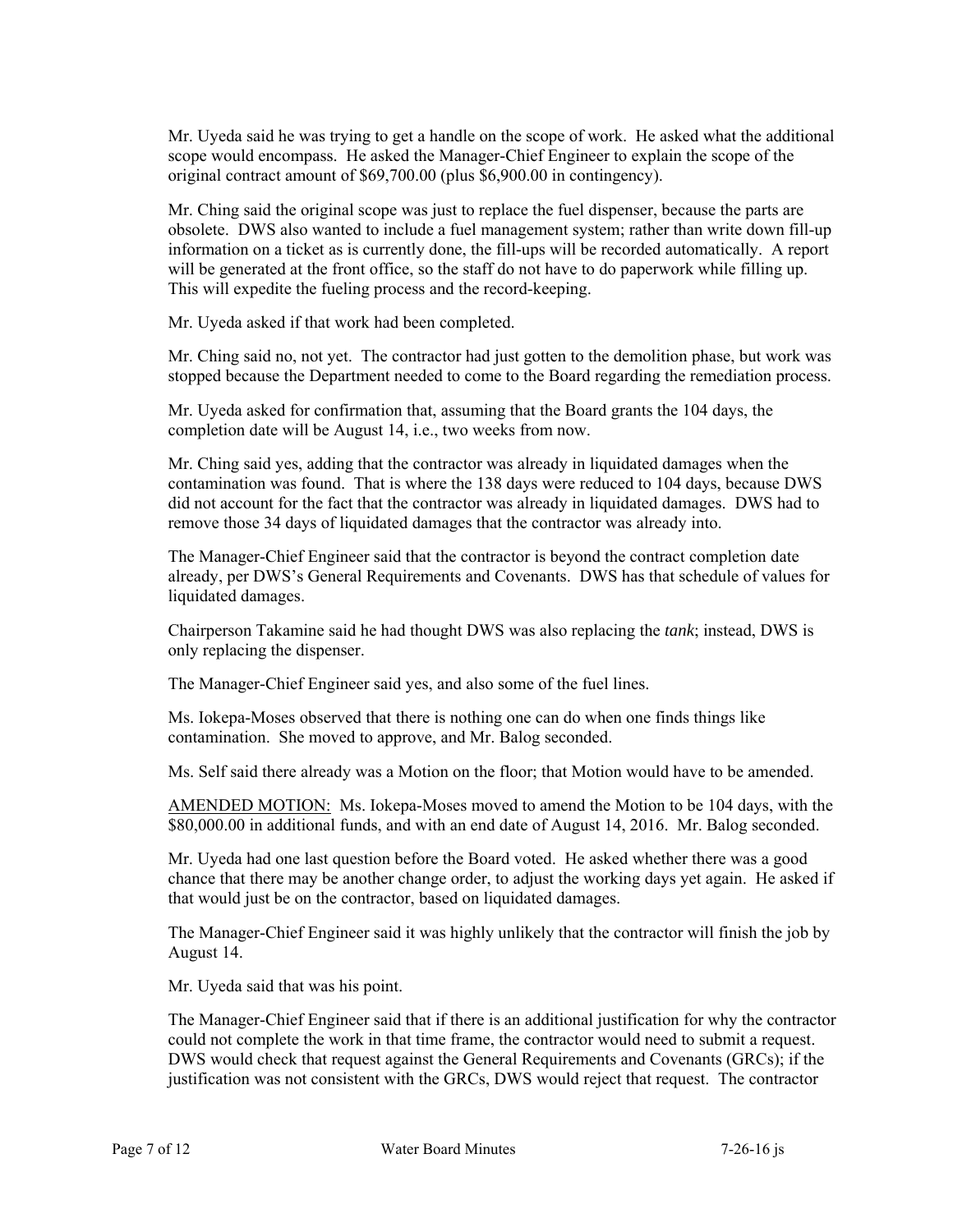would then still need to abide by that August 14 date, and would have to pay liquidated damages for whatever days extended beyond the August 14 date, he said.

Chairperson Takamine said that DWS staff have been really good about holding contractors to their contract times, and about holding them to the GRCs.

ACTION: Motion as Amended carried unanimously by voice vote.

### 6) MISCELLANEOUS:

### A. **DEDICATIONS:**

The Department has received the following document for action by the Water Board. The water system has been constructed in accordance with the Department's standards, and is in acceptable condition for dedication.

**1. DEED** (Honoka'a Tank Site) Grantor: Honoka'a Plantation Cottages, LLC Tax Map Key: (3) 4-5-010: 121

The Manager-Chief Engineer recommended that the Water Board accept this document subject to the approval of the Corporation Counsel, and that either the Chairperson or the Vice-Chairperson be authorized to sign the document.

MOTION: Ms. Wilson moved to approve; seconded by Ms. Iokepa-Moses.

Mr. Inaba said that DWS had executed an agreement in 2014 with the landowner, Honoka'a Plantation Cottages, whereby the owner would deed this parcel to DWS to enable the Department to construct a reservoir on it. The deed documents are ready to be executed, upon Board approval.

ACTION: Motion carried unanimously by voice vote.

### B. **VEHICLE AND EQUIPMENT BID NO. 2015-10, FURNISHING AND DELIVERING VEHICLES AND EQUIPMENT TO THE DEPARTMENT OF WATER SUPPLY:**

The contractor, Orchid Isle Auto Center, is requesting a contract time extension of 123 calendar days for Part H (1-Ton Dump Truck) of the subject project. The dump truck was in Kansas City waiting to be transported to Hawai'i when a hail storm damaged the truck. Ford will be auctioning off the damaged truck, which is not available for the Department of Water Supply to purchase at a discounted price.

Orchid Isle Auto Center will be reordering a new dump truck to replace the damaged one. All of the other vehicles under this contract have been received by the Department of Water Supply.

Staff has reviewed this request and finds it to be acceptable under Section 8.8 of DWS's "General Requirement and Covenants," dated 1986.

The Manager-Chief Engineer recommended that the Board approve a contract time extension to Orchid Isle Auto Center of 123 calendar days for VEHICLE AND EQUIPMENT BID NO. 2015-10, FURNISHING AND DELIVERING VEHICLES AND EQUIPMENT TO THE DEPARTMENT OF WATER SUPPLY. If approved, the contract completion date will be revised from August 23, 2016, to December 24, 2016.

MOTION: Ms. Iokepa-Moses moved to approve; seconded by Ms. Wilson.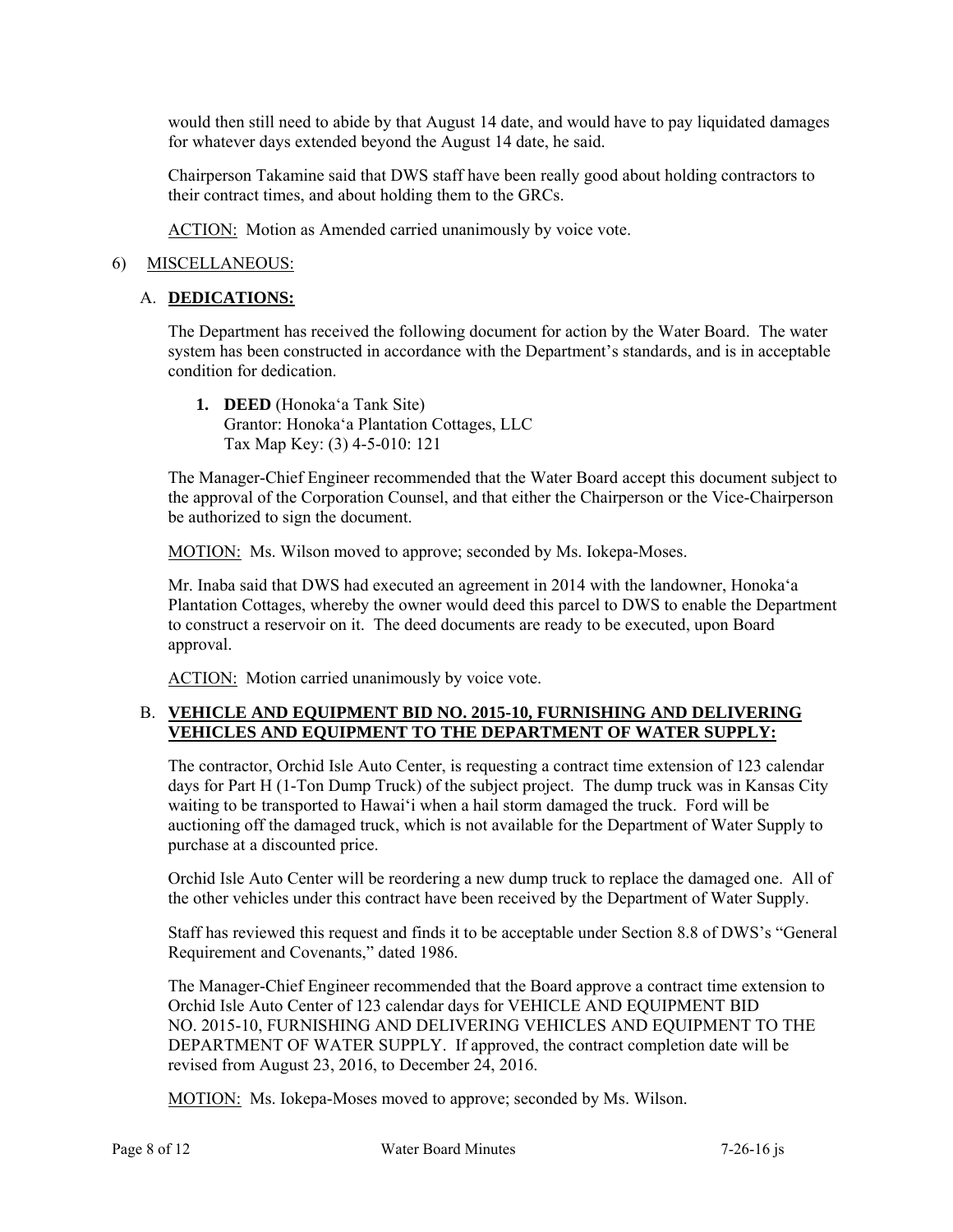The Manager-Chief Engineer said that this job is in compliance with the GRCs. The truck was badly damaged in a hailstorm. The vendor Orchid Isle explored various options, such as trying to salvage the truck after removing the utility body, but the entire unit needed to be replaced. This request seems to be straightforward, and so DWS recommended granting the time extension.

Mr. Elarionoff said he never heard of a hailstorm doing such damage.

The Manager-Chief Engineer said that apparently, DWS's truck was among numerous vehicles that sustained damage in the hailstorm.

ACTION: Motion carried unanimously by voice vote.

# C. **UPDATE RE: NATIONAL PARKS SERVICE'S PETITION TO DESIGNATE KEAUHOU AQUIFER AS A GROUND WATER MANAGEMENT AREA:**

The Manager-Chief Engineer said there was nothing to report.

# D. **EXECUTIVE SESSION RE: NATIONAL PARKS SERVICE'S PETITION TO DESIGNATE KEAUHOU AQUIFER AS A GROUND WATER MANAGEMENT AREA:**

*No Executive Session was held.* 

# E. **MONTHLY PROGRESS REPORT**:

Mr. Uyeda asked whether all of DWS's waterlines had been installed on the Queen Ka'ahumanu Highway Widening project.

Mr. Inaba said not yet; the contractor has been installing in the Second Phase, on the south segment of the job.

Mr. Uyeda asked how much of the work on the water system had been completed.

Mr. Inaba explained that the waterline still needs to be brought up to the finish grade, the step just before paving. Until then, DWS will not have the contractor pressure-test the waterline; after the pressure test, the water line will be chlorinated. Once that is done, DWS will be able to say that the waterline has been completely installed.

Mr. Uyeda asked if all of the piping that had lain exposed in the sun for years is now underground.

Mr. Inaba said yes, for the most part. DWS had had the manufacturer come out to inspect and certify that all of the materials were good; DWS made sure that the piping, etc., was going to be okay, he said.

Ms. Wilson asked about the Laupāhoehoe (Manowai'ōpae) 0.5 MG Reservoir and the Āhualoa-Honoka'a Transmission Waterline Phase 2 projects, slated for completion in 2016. She asked if the projects were complete.

Mr. Inaba said that the Āhualoa project is substantially complete, with just a few minor punch-list items to go. The Laupāhoehoe project, however, experienced an electrical power incident on May 18. The contractor had been in liquidated damages up to that date, but on May 18, there was this incident, which damaged DWS's equipment. There have been some claims, and DWS has arranged to meet with HELCO to address those claims; the project is currently on hold.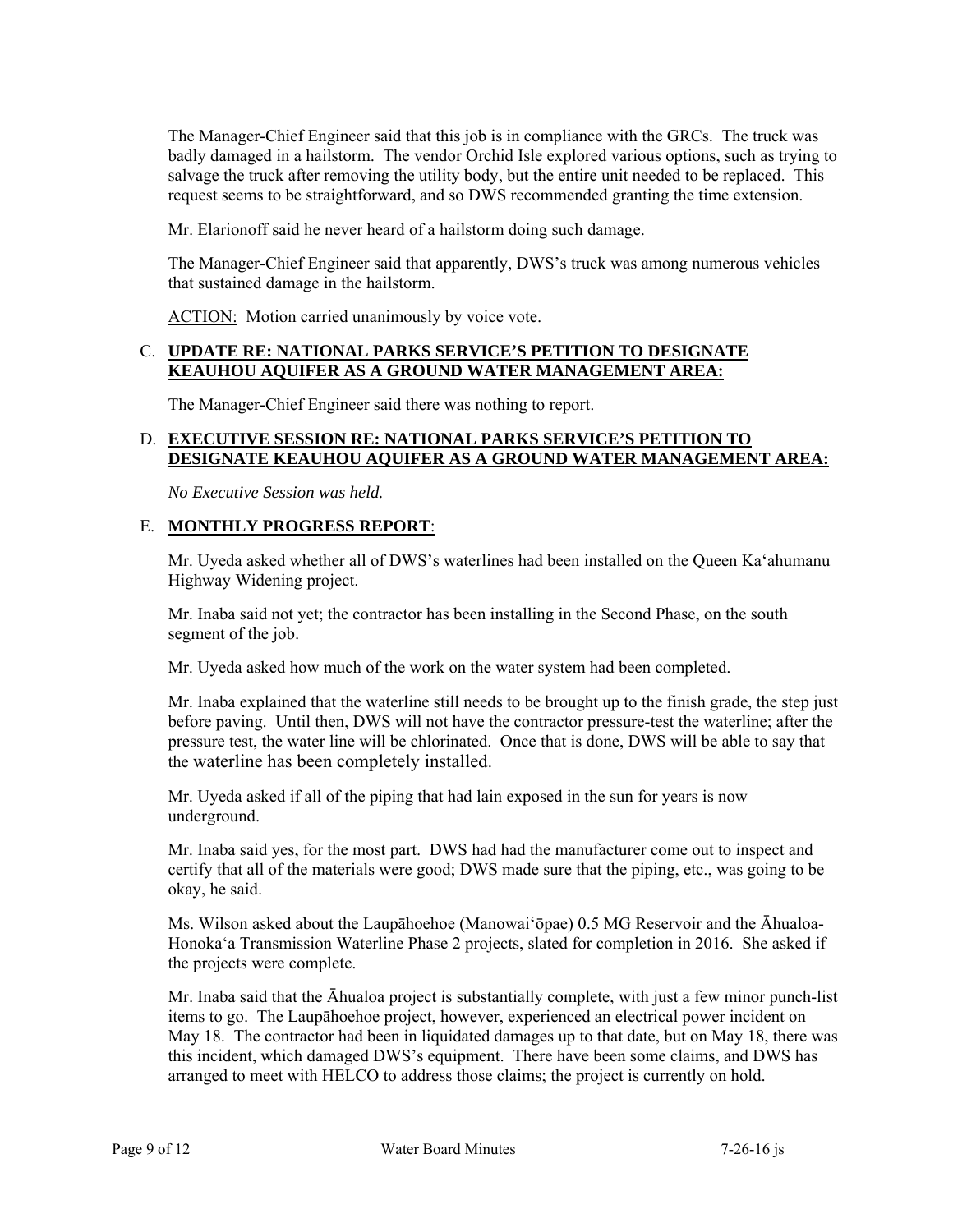Arrangements have been made to replace the equipment, and the work should be finishing up soon, but the project is on hold right now due to the electrical damage, Mr. Inaba said.

### F. **REVIEW OF MONTHLY FINANCIAL STATEMENTS:**

Turning to the bottom of Page BUD1, listed as "Operations, Repair & Maintenance," Mr. Elarionoff asked whether the repairs were done in-house, or contracted out.

Mr. Sumada said that these repairs were contracted out to various vendors on the island.

Mr. Elarionoff asked whether backhoe repairs, etc., were done in-house or outside.

Mr. Sumada said they were contracted out.

Ms. Wilson asked if the Financials this month reflected the close of Fiscal Year 2016.

Mr. Sumada confirmed that June 30 is DWS's fiscal year end. The fiscal year-end numbers are still subject to auditor adjustments; the auditors will look at the numbers, and make adjustments when they complete their work in September. The numbers will be finalized in September.

Mr. Arikawa congratulated the Department, as he did last month, on coming in under budget.

Mr. Elarionoff turned to Page BUD1, under "Revenues, Standby Charges." He read the passage: "Revenues to date totaling 11,464,424 and comprising 103% of budget is due to 3% rate increase." He asked Mr. Sumada to explain that section.

Mr. Sumada said the actual standby charges that DWS received had exceeded budget by 3 percent. The budget for standby charges was \$11.1 million. DWS actually received \$11.5 million. DWS received *more* than was budgeted, due to the 3% rate increase that was implemented for the year, as well as an increased number of services islandwide.

Mr. Elarionoff asked if, in that case, the rate increase was unnecessary.

Mr. Sumada said no, it means that DWS estimated that X amount was going to come in, based on the rate increase. DWS wound up receiving a little bit more because there were more services generating this kind of revenue.

Ms. Wilson asked whether the original budget that DWS projected did not take into account the increase in services.

Ms. Iokepa-Moses said that the Department can only *anticipate* what kind of service increases there will be in the course of the year; DWS came up with a number that was pretty close. In fact, it came in over the number that DWS anticipated it would have.

Ms. Wilson asked if the increase in services was a factor.

Ms. Sumada said yes, he had estimated that services would stay flat.

### G. **MANAGER-CHIEF ENGINEER'S REPORT:**

The Manager-Chief Engineer provided an update on the following:

1) Matters of interest to the Board – The Manager-Chief Engineer commended the Deputy and Mr. Young for their outstanding leadership during the week of Tropical Storm Darby, while both Operations Chief Daryl Ikeda and the Manager-Chief Engineer were on vacation. The Deputy kept the Manager-Chief Engineer apprised of developments via texting and emails, etc. The Deputy, Mr. Young, and the staff in the field did a great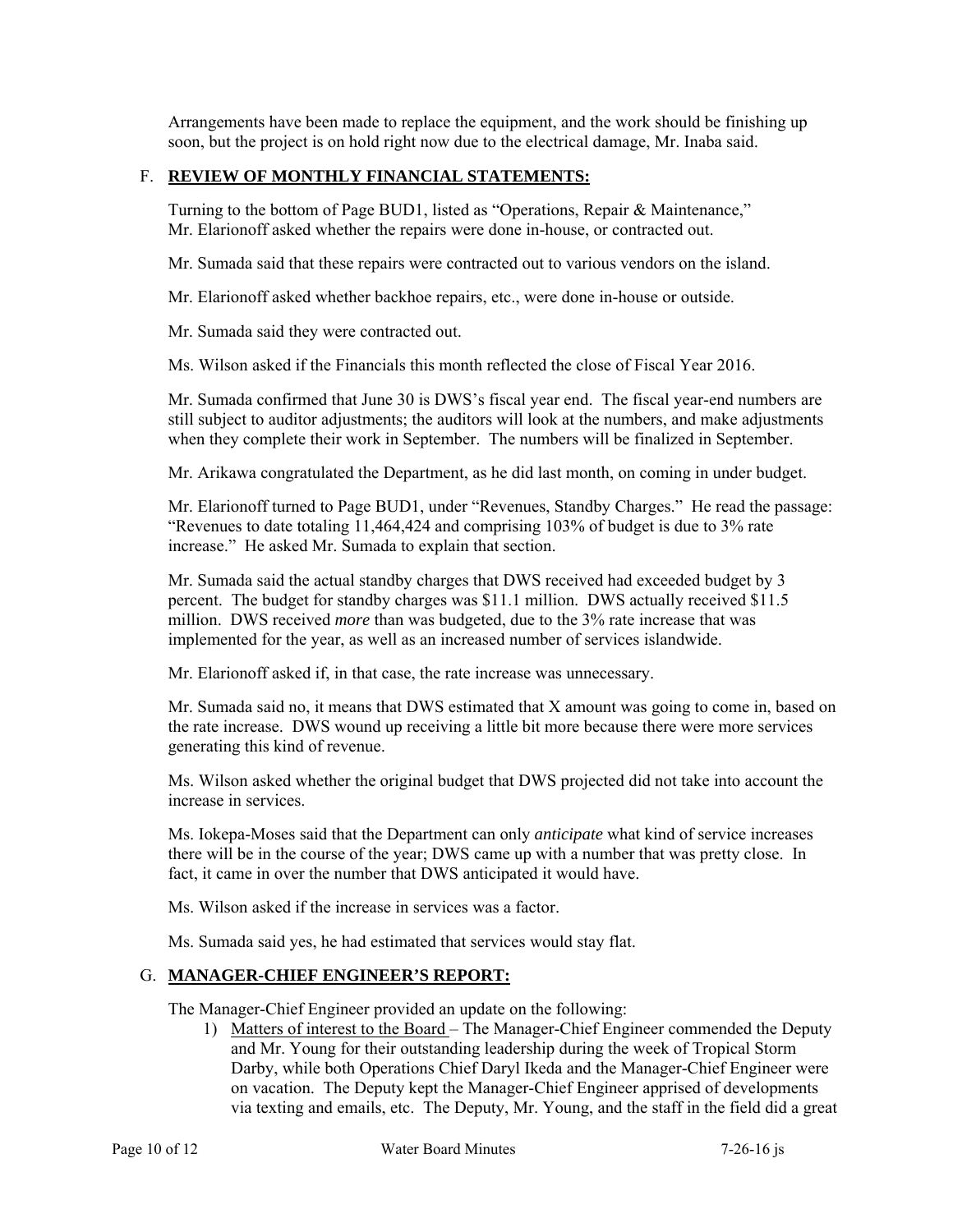job monitoring DWS's systems, making sure that water kept flowing amid an erratic electric power situation, at times ranging from North Kohala to South Kohala. On a different subject, the Manager-Chief Engineer reported that with Ms. Snyder moving to her new position, Ms. Doreen Jollimore, the Private Secretary will also be serving as Board Secretary. He noted that Ms. Snyder will continue to attend Board meetings. Mr. Uyeda asked if the tropical storm had damaged any DWS equipment. Mr. Young said that the only damage came when a tree toppled onto a fence at the Camp 6 tank site in Waiākea Uka; there was no loss of power to any facilities. The Deputy reported that Operations personnel were vital in keeping all of DWS's water systems flowing. He noted that while he was at the Emergency Operations Center (EOC) at Civil Defense, it was good to see how all of the various government agencies coordinated with their personnel in the field to maintain functionality and keep people safe islandwide.

- 2) Recognition of Employee of the Quarter -- Mr. Young introduced Mechanical Engineer I Warren Ching as this quarter's awardee. Mr. Ching joined DWS last February soon after graduation from University of Portland. Mr. Arikawa noted that Mr. Ching was an All-Star volleyball player at Waiākea High School. The Manager-Chief Engineer said that Mr. Ching is very deserving of this award; he is one of two or three engineers dispatched to check on the various wells under repair, and he comes up with accurate cost estimates for projects.
- 3) Recognition of Service Retirement Mr. Sumada commended the soon-to-retire Ms. Lynn Hirano, who has been a cashier in the Hilo main office for 25 years. Ms. Hirano, who retires on Friday, is a solid, dependable worker who will be very much missed. Ms. Iokepa-Moses asked if her position will be filled right away. Mr. Sumada said that the Department hopes to fill it as soon as possible. The Manager-Chief Engineer said that Ms. Hirano was always at work early, and would routinely open her window before official work hours to serve early-bird customers. Cashiering is a very precise profession, and Ms. Hirano was always consistent and meticulous, he said. He said that in government, a position cannot be filled until it is vacant, but things are in motion to fill the position.

# H. **CHAIRPERSON'S REPORT:**

Chairperson Takamine said that next month, he would be meeting with one particular legislator to start the discussion about how DWS can tap the State for more funds to do more projects. DWS is trying to be really proactive in starting the conversation before the Legislative Session starts. The Chairperson noted the article about Waiākea Water in today's paper; he commended the Deputy for representing DWS very well. The Chairperson said he had heard about the company, which has been selling Big Island water to Whole Foods, etc. It goes to show that Big Island water is the best in the nation, and it is a blessing to be grateful for, he said.

Mr. Elarionoff said he was bothered that the Board failed to respond to Mr. Kaye's questions earlier in the meeting.

Ms. Iokepa-Moses said that Mr. Kaye had not made a public statement; instead, he asked a series of questions.

Mr. Elarionoff said he understood that, but some people are unfamiliar with technical jargon such as "water units." The Board could have given him a little bit of information to make him feel like his appearance before the Board was worthwhile. The Board did not give him anything, he said.

Ms. Self said that Mr. Kaye could call the Department, and the staff would be glad to answer any question he had. The Board meeting was really not the place for the types of questions he was